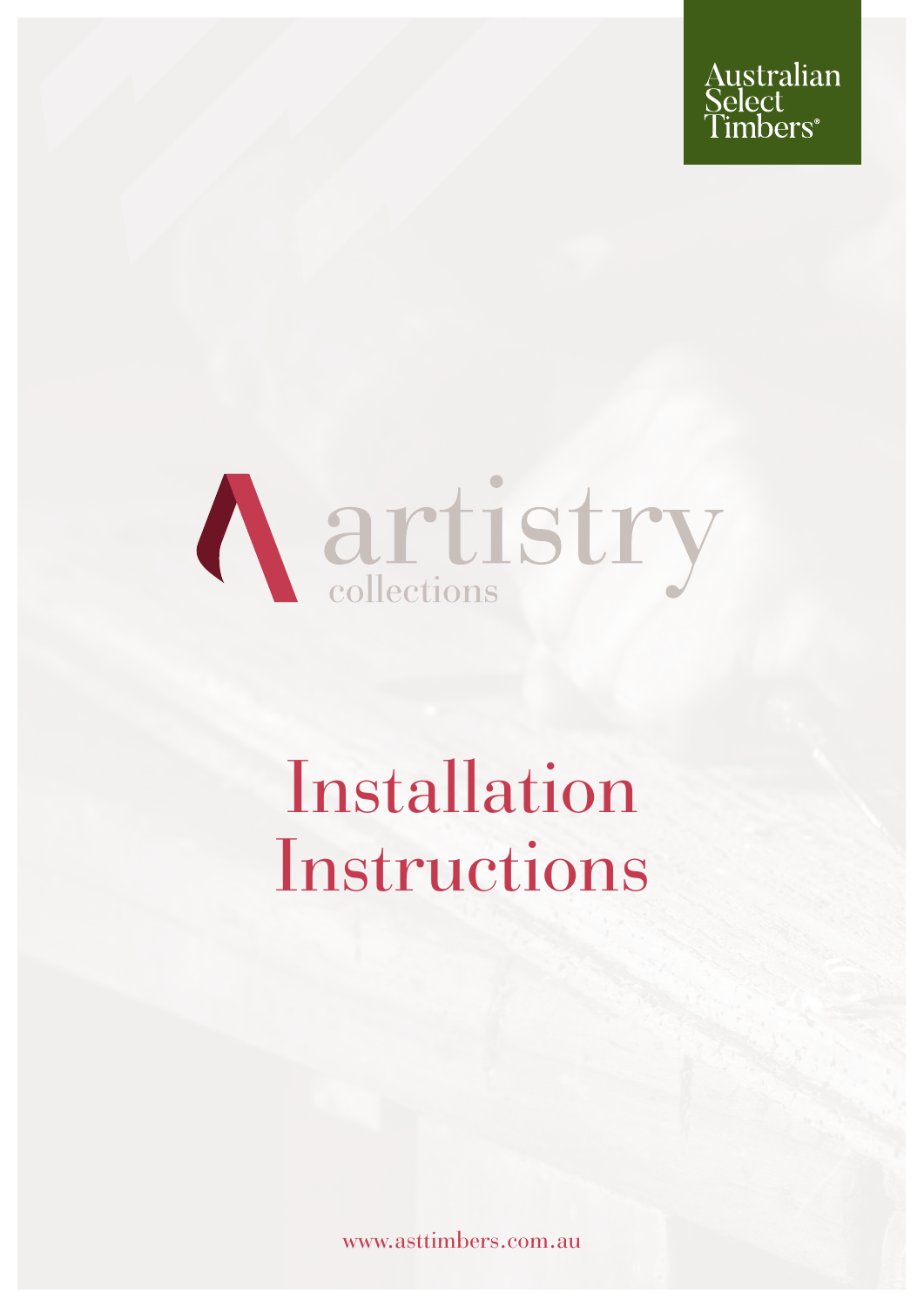## Artistry Collection Flooring Installation Instructions

| Before you start                        |  |
|-----------------------------------------|--|
| Job site inspection and acclimatisation |  |

| Installation instructions floating floor method |  |
|-------------------------------------------------|--|
| - Preparation subfloors                         |  |
| - Floor installation                            |  |
| - Getting started                               |  |
| - Installing the first three rows               |  |
| - Continuing installation                       |  |
| - Finishing                                     |  |

| Installation instructions direct stick/glue down |  |
|--------------------------------------------------|--|
| - Preparation subfloors                          |  |
| - Floor installation                             |  |
| - Getting started                                |  |
| - Installing the first three rows                |  |
| - Continuing installation                        |  |
| - Finishing                                      |  |

| <b>Care and Maintenance Instructions</b><br>---------- | $12 - 13$ |
|--------------------------------------------------------|-----------|
|                                                        |           |
| Warranty                                               | $14 - 15$ |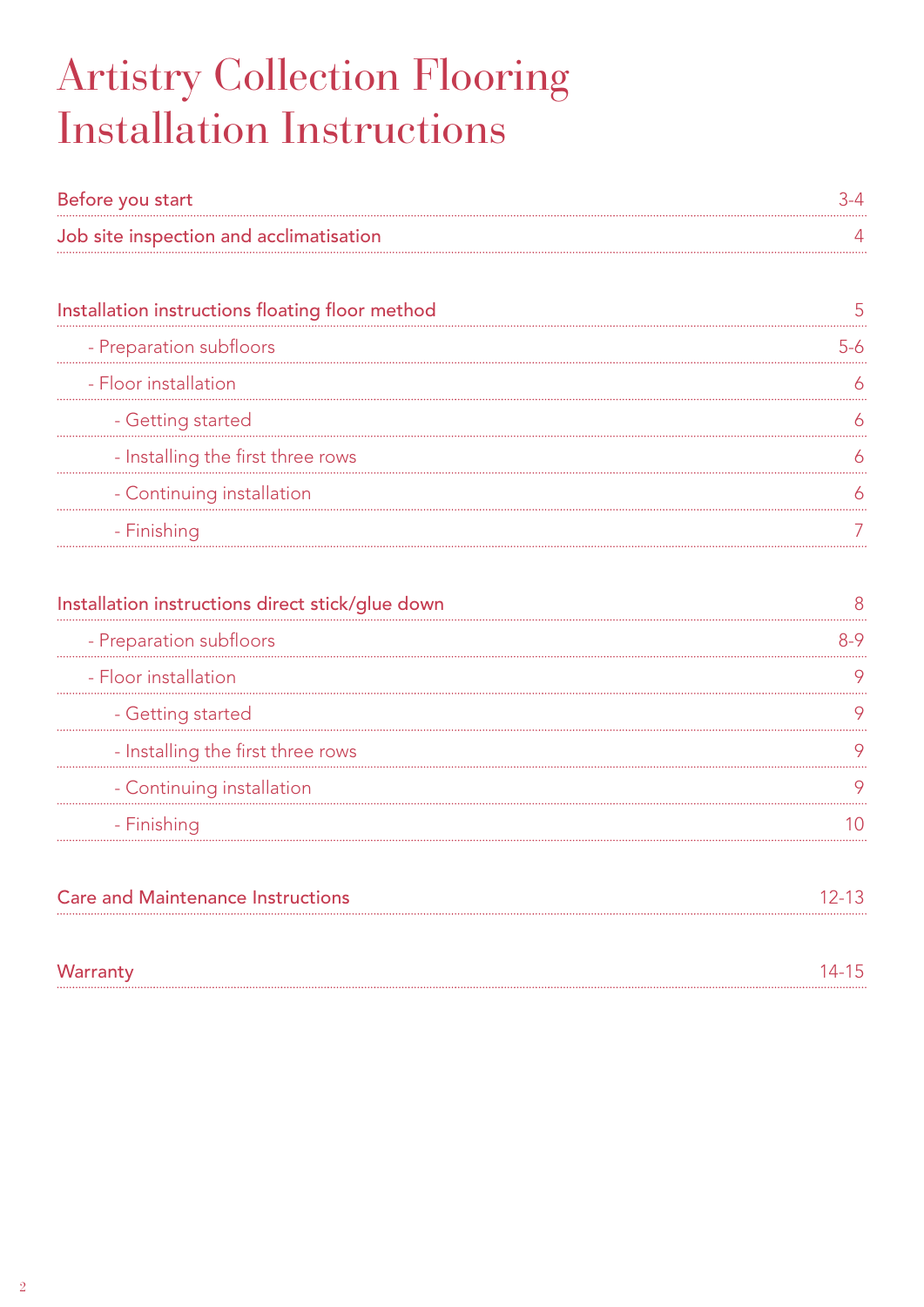#### General information

Artistry Collection flooring is a beautiful and unique product of nature. It is characterised by distinctive variations in grain and colour, both within each board and from board to board. These natural variations in colour and grain are not flaws but are a part of the natural beauty and uniqueness of Oak flooring. These inherent variations should be expected and enhance the product's natural beauty and enduring charm. Artistry Collection flooring is manufactured in accordance with accepted industry standards.

#### Before you start

It is understood that;

- It is the owner's/installer's responsibility to read and be aware of the entire installation instructions before proceeding with the installation.
- Always follow the manufacturer's instructions for any additional compound or material you use.
- The installer assumes all responsibility for the final inspection of product quality. An inspection of each board should be carried out prior to installation. Carefully examine the flooring for colour, finish, and quality before installing. Use reasonable selectivity and hold out or cut off pieces with glaring defects, whatever the cause. All such inspections should be conducted in finished lighting conditions, particularly in areas that will be exposed to sources of natural light. If the flooring is not acceptable, contact your retailer immediately.
- Before beginning installation, the installer must determine that the environment of the job site and conditions, and the type of subfloor involved are acceptable. Thus, ensuring that it meets or exceeds all requirements, stipulated in the Artistry Collection flooring's installation instructions that follow. The manufacturer declines any responsibility or job failures resulting from, or is associated with inappropriate, or improperly prepared subfloor, or job site environmental deficiencies.
- In addition to this set of instructions, we suggest installers refer to the ATFA (Australian Timber Flooring Association) Engineered Flooring industry standards technical publication (Version 1 – Feb 2012), for moisture content & humidity guidelines prior to installing the timber floors.
- All sources of moisture must be rectified prior to the installation of the floor. In addition, all moisture levels in the rooms fitted with hardwood flooring should also be maintained at a stable level, in line with normal living conditions.
- In almost all flooring installations, a moisture barrier will be required. The form of Moisture Barrier Membrane you should use will be dependent on the subfloor and the installation method used.
- Any on site dampness (such as recently laid concrete slabs, or wet paint) must be completely dried. Please refer to our installation instruction in the 'subfloor' section for more information.
- The carton floorboards should be stored in a protected dry place.
- The boards should be placed in the room in which they are to be fitted, to acclimatise for 48 hours on site in a protected area and should be carefully stacked in their packaging to allow air to circulate. DO NOT OPEN CARTON UNTIL COMMENCEMENT OF INSTALLATION.
- Check each plank for any manufacturing defects prior to installation. Any faults must be reported back to the store of purchase for an immediate refund or replacement prior to the flooring being installed. DO NOT USE any individual board which may be doubtful as to grade, manufacture, or factory finish.
- We recommend opening a few cartons at a time and mixing boards from each carton during installation.
- The boards should be fitted lengthways towards the main incoming light source and, where possible, down the length of the room. In narrow hallways, install the floor parallel to the length of the hallways.
- The installer must use reasonable selectivity and remove or cut off pieces with deficiencies.
- DO NOT INSTALL sub-standard, nonconforming, or faulty boards.
- The use of stain, filler, or putty stick for the correction of defects during installation should be accepted as normal procedure.
- When Artistry Collection flooring is ordered, allow approximately 5-10% for wastage and offcuts, depending upon size or layout of the room or installation area. (Please note diagonal installations will require additional wastage allowances).
- Please note that Artistry Collection flooring must be installed in a regulated environment to prevent possible damage not covered by warranty. As such, Artistry Collection flooring should not be installed more than 2 weeks prior to occupation of the home. The floor is designed to perform in an environmentally controlled structure.
- Please contact your retailer and adhesive manufacturer immediately if you have any questions regarding these guidelines.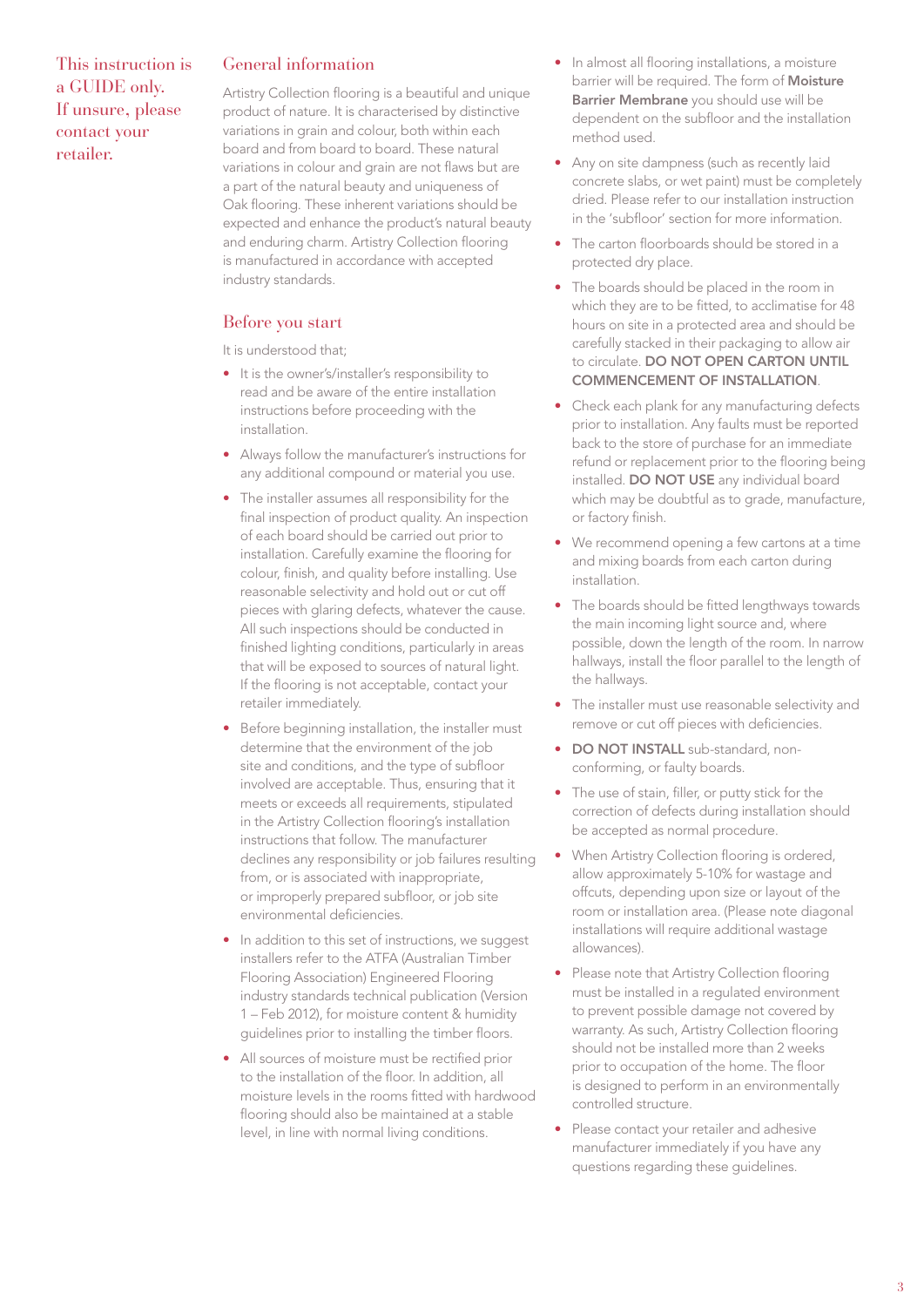- Warranty exclusions include, but are not limited to:
	- surface checking resulting from low humidity
	- cupping or convexing (doming) of boards
	- the presence of mildew/moisture
	- discolouration from extreme subfloor moisture and/or exposure to direct sunlight
	- poor cleaning/maintenance regimes

#### Job site inspection & acclimatisation

- Artistry Collection flooring can be installed below, equal to, or above ground level. Artistry Collection flooring must be installed in a regulated and liveable environment to prevent possible damage not covered by warranty.
- DO NOT INSTALL in bathrooms, laundries, toilets, saunas, or areas subject to regular moisture, or water.
- In a new construction building, Artistry Collection flooring should be one of the last items installed. All work involving water or moisture (plumbing, acoustic ceilings, wall lining, etc) should be completed prior to flooring being installed. Heating and air systems should be fully operating maintaining a comfortable room temperature.
- Flooring should not be delivered until the building has been closed in and cement work, plastering, painting, and other materials are completely dried. Concrete and plaster should be cured and at least 60 days old. Check basements and underfloor crawl spaces to be sure they are dry and well ventilated to avoid potential damage caused by moisture.
- Always handle with care. DO NOT STAND packs on their ends.
- DO NOT STORE directly on concrete or near outside walls. Cartons should be placed in the installation area and remain unopened until commencement of installation.
- Extremes in humidity levels in the home must be prevented all year long. Oak flooring is a living product that reacts to humidity level variations. During summer, when the humidity level is usually at its highest point, the Oak flooring is expected to expand as it absorbs moisture from the air. These variations must be dealt with using the adequate dehumidification equipment. As for winter, when the heating system is working, the humidity level is lower. It is then recommended to use a humidifier to minimise the extreme effects of shrinkage.

#### Installation tools, accessories & materials (may require)

- Safety glasses
- Dust mask
- Measuring tape and square
- PVA crosslinking glue
- Sharp 'Stanley' type knife
- Pencil
- Pull bar
- Hammer
- Tapping block
- 'V' Notched trowels
- 'Table type' power saw with dust collector, or a circular saw with carbide-tipped blade, or a power jigsaw, multitool, drop saw, and undercut saw
- Small hand tools associated with woodworking
- Expansion wedges (Suitable sized spacer blocks of plastic or wood)
- Suitable adhesive, moisture barrier, and residue remover
- **SelectUnderlay**
- Trims
- Scotia
- Stair Nosing
- SelectGuard floor protection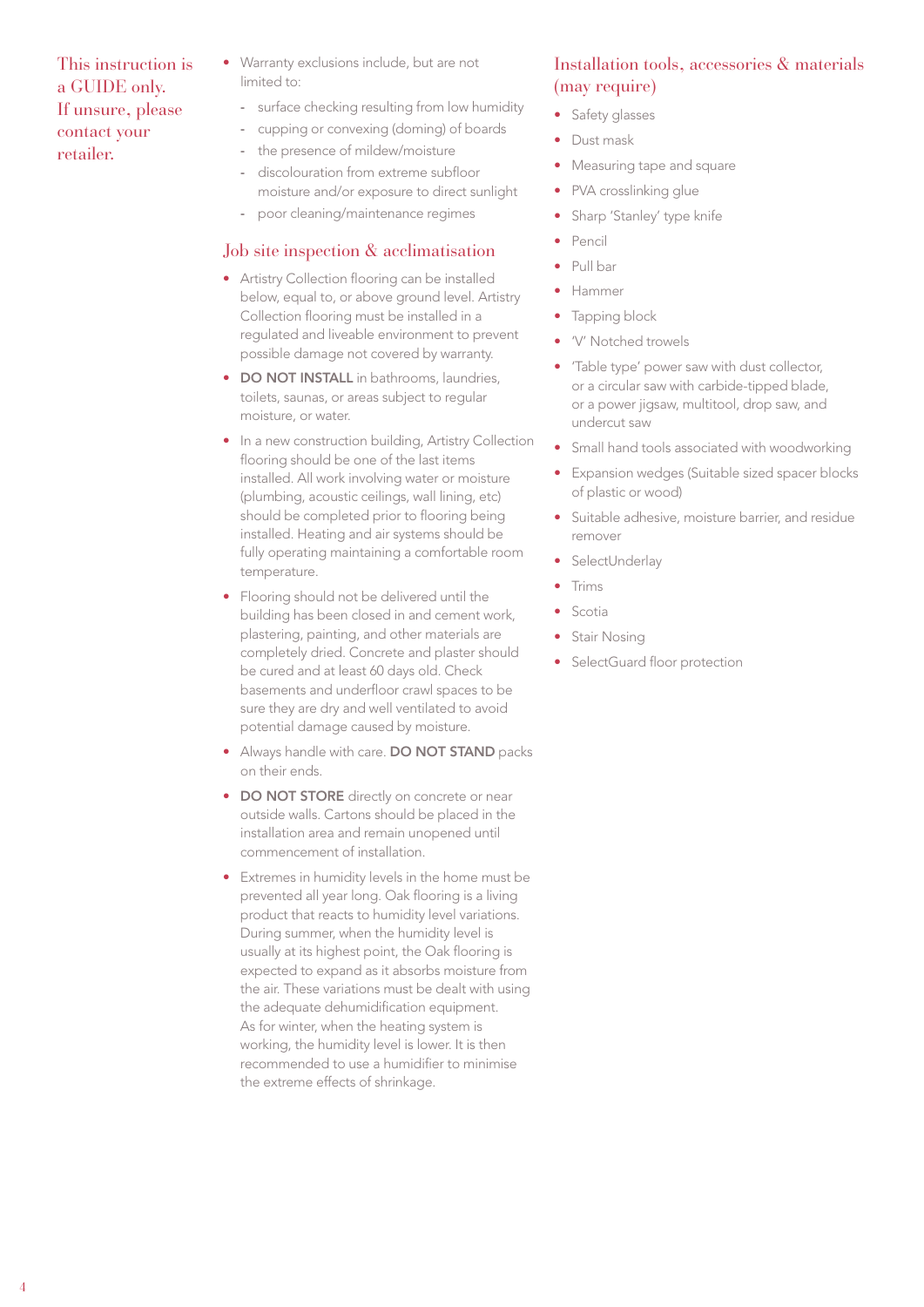## Artistry Collection Flooring Installation Instructions for Floating Floor Method

IMPORTANT: Artistry Collection floors are made of European Oak timber which is bonded onto an engineered base to ensure stability. They are all prefinished in an extensive range of colours.

Colour variation occurs with all-natural timbers; it is expected that some tone and grain variations of Artistry Collection flooring are greater than artificial flooring such as laminate flooring.

We recommend qualified floor layers be used to install our floorboards.

The use of silicone or caulking compound is NOT ALLOWED around the perimeter for this installation method. This will void the manufacturer's warranty as it will leave the floorboards inadequate space to expand and contract.

During installation, use our SelectGuard floor protection to cover the installed floor immediately. This limits the potential surface damages that may occur on-site.

Proceed with a visual inspection of the boards before installation. Once installed, the boards are considered accepted by the installer and the homeowner.

Always follow the manufacturer's instructions for any additional compound or material you use.

DO NOT USE duct tape and/or any other industry's tapes during installation. Low tack masking tape is allowed for usage of maximum 72 hours on the floorboards.

This instruction is a GUIDE only. If unsure, please contact your retailer.

Artistry Collection flooring can be installed as a floating floor method. That is, the floorboards are joined together as a panel via a Tongue and Groove joining system to each other and floated over our SelectUnderlay.

A successful installation will rely heavily on adherence to these instructions. The two most common causes of failure are uneven subfloors and inadequate expansion to the perimeter of the floor.

An uneven subfloor will lead to the movement of the flooring underfoot and within the joining system. This can result in excessive noise, which often sounds like 'cracking' or 'creaking'.

When installing Artistry Collection flooring as a 'floating' floor, you must leave an expansion gap around the perimeter of the room of 10-12mm to prevent binding of the flooring. A gap of 15-20mm may be required in high humidity regions such as northern New South Wales, Queensland, and Northern Territory. The floorboards must not be glued or tacked to the subfloor in any way.

Installations greater than 20m in length or 10m in width, or those with separate rooms will require the use of transition moulding to provide proper expansion space.

DO NOT INSTALL any cabinets or kitchen islands on top of floating floors. An expansion gap should be maintained when meeting other types of flooring.

This also applies to any obstructions (columns, pipes, etc) in the installation. Door jambs must be undercut to allow for expansion; do not force the floorboards under tight door jambs.

#### Preparation - Subfloors:

#### Important:

- Subfloors must be checked prior to installation.
- Should the moisture content of the concrete slab be above 4.8%, flooring **SHOULD NOT** be installed.

Before installing the flooring, you must clean, sweep, or vacuum the subfloor so that it is free of dirt and debris. Verify the moisture content of the subfloor using a moisture meter or another approved method.

Please ensure the subfloor or surface that the flooring is being installed over is level. Deviations in any subfloor level must not exceed 3mm under a 1 lineal metre straight edge. Raised points must be sanded/ground down and depressions filled using a good quality cementitious levelling compound. Please engage a professional installer's services for these matters.

Timber subfloors can be sanded level and concrete subfloors, or existing floor coverings can usually be levelled using a cement based self-levelling compound. Artistry Collection flooring CANNOT be installed over any existing flooring that has an attached cushion or is a floating floor such as carpet or carpet underlay but can be installed over well bond vinyl or ceramic tiles if sufficiently level.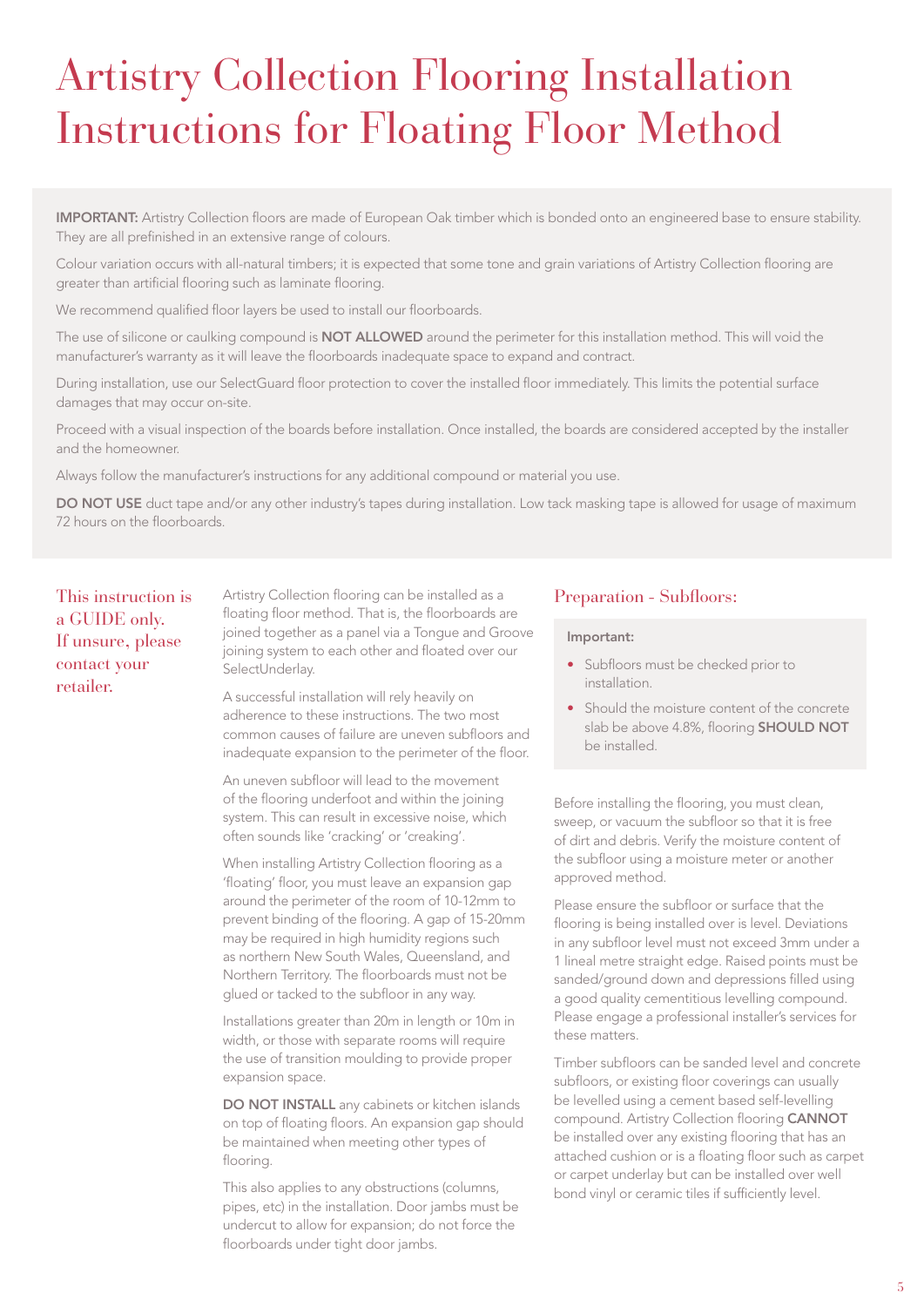It is essential that the moisture content of any subfloor complies with the relevant standard. For Australian conditions, the recommended standard is a maximum of 4.8% for concrete/screed subfloors and 14% for wood subfloors. All potential sources of moisture (e.g. walls, drains, damp proof courses, plumbing, fridges, washing machines, etc) must be thoroughly checked and rectified if found to be an issue. The final responsibility for determining if the subfloor is dry enough for installation of the flooring lies with the installer.

Wooden and wood-based materials (plywood, OSB, particle board) must be dry, with a moisture reading no greater than 14% (this should be checked with a moisture meter). All wooden subfloors must be greater than 19mm thickness. Ensure that the boards of the subfloor are properly fastened to the supporting beams and that you do not have any squeaking or depressed areas. Patch if needed and fill depressed areas with floor levelling compound. Raised areas must be sanded down.

#### The subfloor must be smooth, flat, structurally sound, and free of deflection.

If the concrete subfloor moisture level is between 4.4-4.8% as measured by an approved moisture meter that complies with the current Australian ATFA codes, you must first install a 200um minimum plastic moisture-proof membrane or sheeting. Where the membrane edges meet, they must overlap by 300mm and the joins must be sealed using a waterproof tape. All walls and vertical fixtures must have the membrane turned up and then trimmed back to the appropriate level depending on skirting and/or beading to be installed.

Door frames and architraves should be undercut to allow for the total thickness of floorboards and underlay. Prior to commencing installation to achieve the correct height, use a scrap of flooring, underlay and a multitool to undercut the door jambs. Work out the trims to be installed as some trims are easier to install prior to the flooring. This will be dependent on the direction of the trim to the flooring and the type of trim to be installed.

#### Floor Installation

#### Getting started

Check the floorboards before you start to make sure that they are not in any way damaged or have quality defects. After cleaning the subfloor, roll out our SelectUnderlay, must use its moisture barrier overlap and tap to ensure the moisture protection.

#### Installing the first three rows

Select a starting wall that is long and visible, the first three rows will be installed parallel to this wall. Install the first row of plastic and/or SelectUnderlay as required then install the first row, groove (female) to the wall to assess the straightness of the starting wall. If the starting wall is undulating or uneven, square this row off to the other side of the room using a tape measure and scribe the first row of boards to cater for the undulations while accommodating a uniform expansion gap.

Artistry Collection flooring may grow by over 2mm per lineal metre in the width, so ensure you leave enough expansion gap (minimum requirement is 10-12mm) to allow for such expansion. The wider the floor, the bigger the gap that may be required.

Now lay the first row directly against the wall. Apply the **PVA CROSSLINKING** glue as a continuous bead into the entire length of the floorboard groove. Then gently tap it into the next board (we will space off the first three rows later). Cut the end board and leave the correct gap that is required: 10-12mm is a rule of thumb. Fit a suitable sized spacer at the start of the row to set the gap required.

Always apply PVA CROSSLINKING glue to both sides and ends of the boards.

The offcut from the last board in the first row now starts your second row. To install the first board of the second row, apply the PVA CROSSLINKING glue as a continuous bead into the entire length of the floorboard groove, and then gently tap it in. Continue installing the floor left to right using the offcut from row 2 to begin row 3. (Note: Always ensure that the end joints are randomly staggered at least 450mm). We can now slide these three rows off the starting wall and install the suitable sized spacers against the starting wall.

#### Continuing Installation

Lay row 4 and the rest of floor by repeating the above instructions, make sure to stagger the end joints by greater than 450mm. Any small gaps present can be filled using an appropriate colour filler.

During installation, we recommend using our SelectGuard floor protection to cover the installed floor immediately. Before installing the SelectGuard floor protection, you must clean, sweep, vacuum the installed floor so it is free of dirt and debris. This limits the potential surface damages that may occur on-site.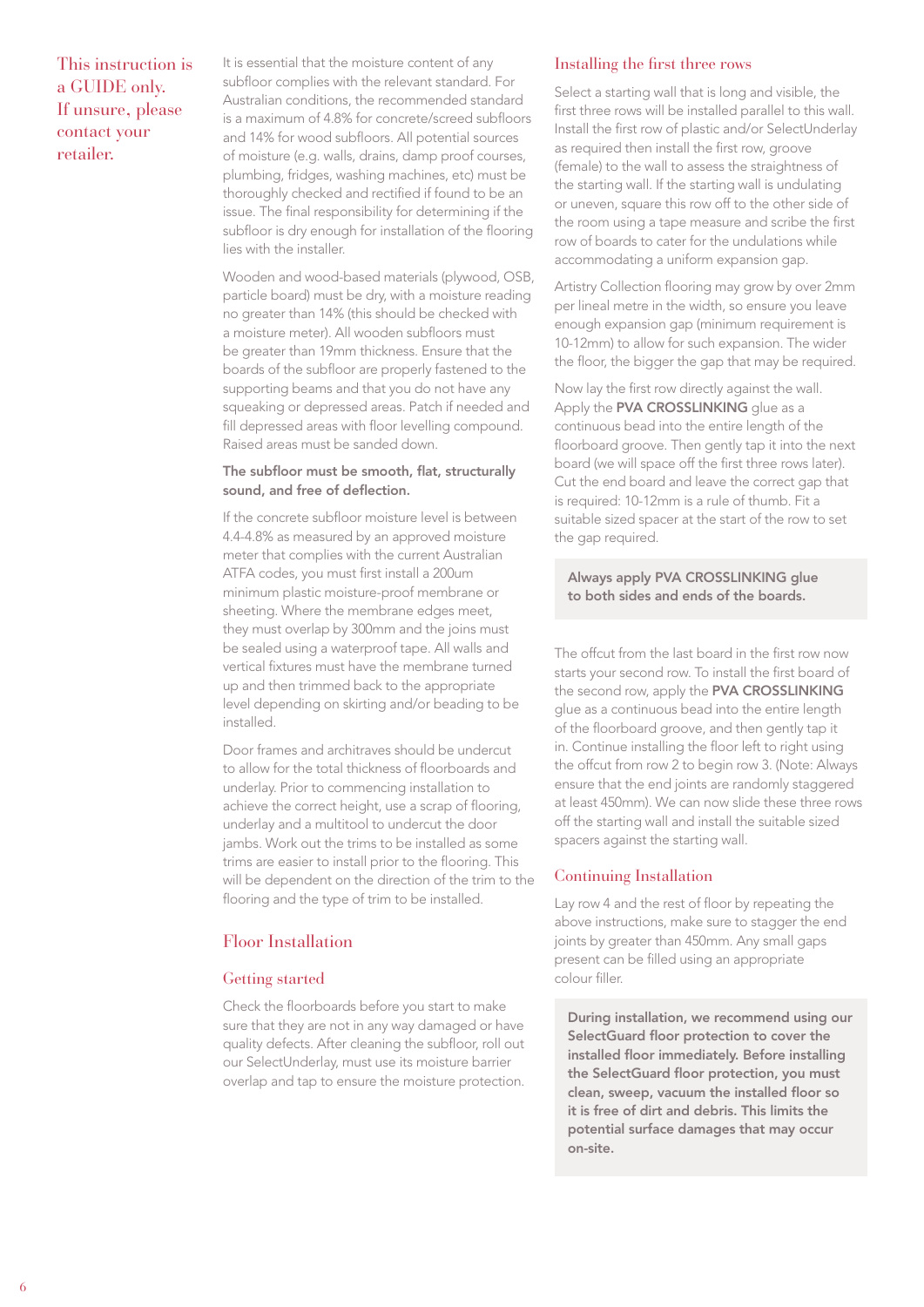#### Finishing

This instruction is a GUIDE only. If unsure, please contact your retailer.

Where skirting boards have been left in place, it is now time to fit colour-matched scotia mouldings to the perimeter of the floor. This covers the expansion gap after removing the expansion wedges.

During the installation of scotia, skirting boards, trims, and door jambs, ensure no downward pressure is applied to the boards. It is recommended that a minimum 0.5mm gap allowance is given where the accessories meet the boards.

Scotia is to be pinned to the skirting only, so it does not inhibit the free movement of the floor. If skirting boards have been removed or are yet to be fitted, they will usually cover the expansion gap well. It is often the case where professional installers will also undercut the plasterboard to afford an additional 12-15mm or so expansion to the perimeter of a floor. This is often recommended in areas of higher humidity where the flooring will expand more.

Install any end, connector, or adaptor profiles that have not been fitted during the installation process. These trims must hold the floor in place and provide for full and free expansion of the flooring under or inside the trim profile.

Finally, any gaps at the floor perimeter that could not be covered with skirting or profiles, can be filled at this time. After installation, remove our SelectGuard floor protection.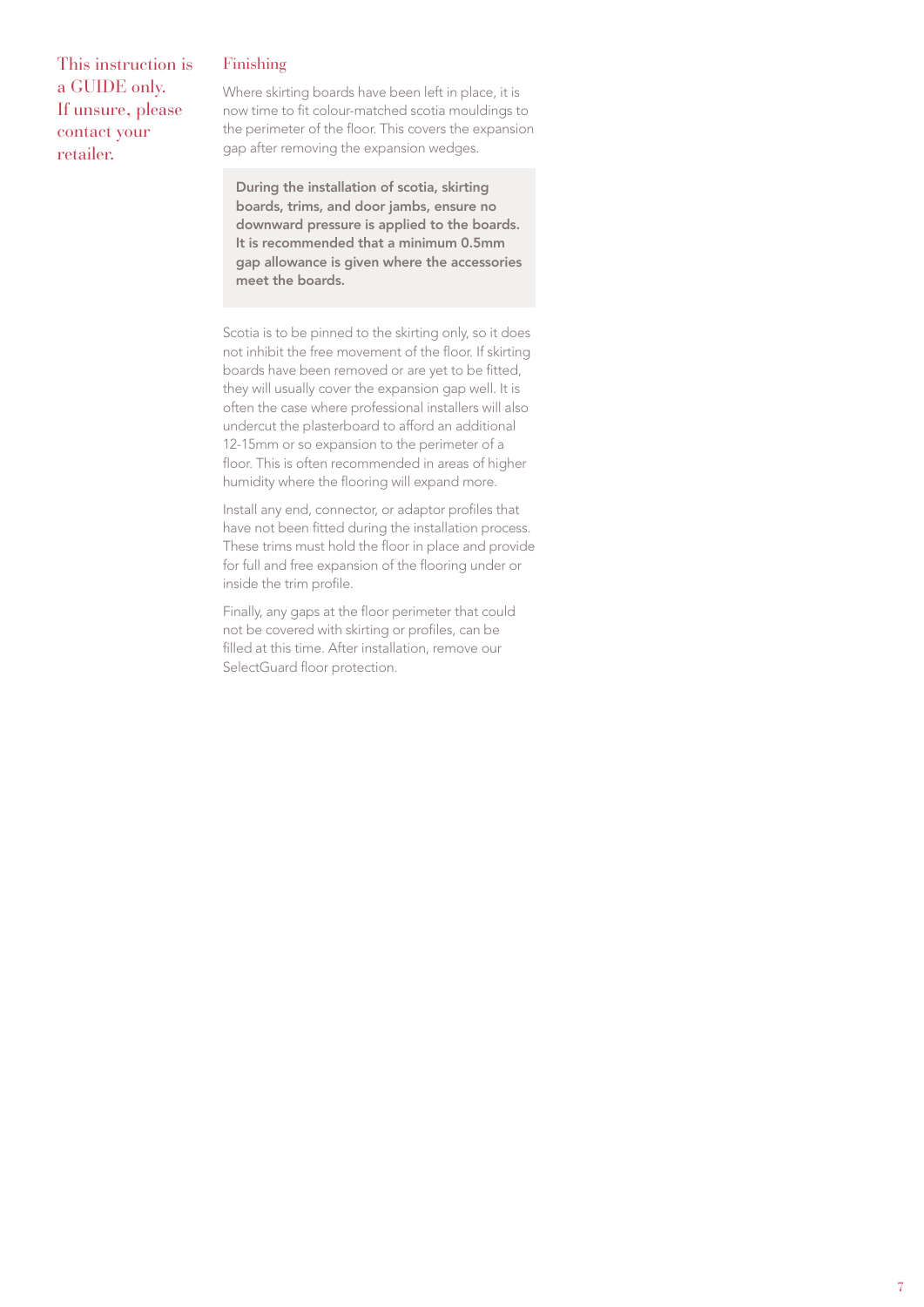## Artistry Collection Flooring Installation Instructions for Direct Stick/Glue Down

IMPORTANT: Artistry Collection flooring are made of European Oak timber which is bonded onto an engineered base to ensure stability. They are all prefinished in an extensive range of colours.

Colour variation occurs with all-natural timbers; it is expected that some tone and grain variations of Artistry Collection flooring are greater than artificial flooring such as laminate flooring.

We recommend qualified floor layers be used to install our floorboards.

During installation, remove any remaining adhesive residue on the floorboards surface immediately if any, by using appropriate adhesive manufacturer's approved wipes.

Allow 12-24 hours for adhesive or compounds to cure. We recommend using our SelectGuard floor protection to cover the installed floor. Before installing the SelectGuard floor protection, you must clean, sweep, or vacuum the finished floor so that it is free of dirt and debris. This limits the potential surface damages that may occur on-site.

Proceed with a visual inspection of the boards before installation. Once installed, the boards are considered accepted by the installer and the homeowner.

Always follow the manufacturer's instructions for any additional compound or material you use.

DO NOT USE duct tape and/or any other industry's tapes during installation. Low tack masking tape is allowed for usage of maximum 72 hours on the floorboards.

This instruction is a GUIDE only. If unsure, please contact your retailer.

Artistry Collection flooring can be installed as direct stick/glue down method. That is, the floorboards are directly adhered on to the concrete/woodbased subfloor via glue which is trowelled onto the subfloor surface.

A successful installation will rely heavily on adherence to these instructions. The two most common causes of failure are uneven subfloors and inadequate expansion to the perimeter of the floor.

When installing Artistry Collection flooring via a direct stick method, you must leave an expansion gap around the perimeter of the room of 3-5mm to allow expansion of the flooring.

Installations greater than 20m in width or those with separate rooms will require the use of transition moulding to provide proper expansion space.

#### Preparation - Subfloors:

#### Important:

- Subfloors must be checked prior to installation.
- Please do not use the direct stick method on any unstable/unsuitable concrete slabs.
- Should the moisture content of the concrete slab be above 4.8%, flooring **SHOULD NOT** be installed.

Before installing the flooring, you must clean, sweep, or vacuum the subfloor so that it is free of dirt and debris. Verify the moisture content of the subfloor using a moisture meter or another approved method.

Please ensure the subfloor or surface that the flooring is being installed over is level. Deviations in any subfloor level must not exceed 3mm under a 3 lineal metre straight edge. Raised points must be sanded/ground down and depressions filled using a good quality cementitious levelling compound. Please engage a professional installer's services for these matters.

Timber subfloors can be sanded level and concrete subfloors can usually be levelled using a cement based self-levelling compound.

It is essential that the moisture content of any subfloor complies with the relevant standard. For Australian conditions, the recommended standard is a maximum of 4.8% for concrete/screed subfloors and 14% for wood subfloors. All potential sources of moisture (e.g. walls, drains, damp proof courses, plumbing, fridges, washing machines, etc) must be thoroughly checked and rectified if found to be an issue. The final responsibility for determining if the subfloor is dry enough for installation of the flooring lies with the installer.

The below requirements apply to all subfloor options detailed throughout this document. All details must be paid careful attention to, to minimise the risk of problems occurring with your flooring post-installation.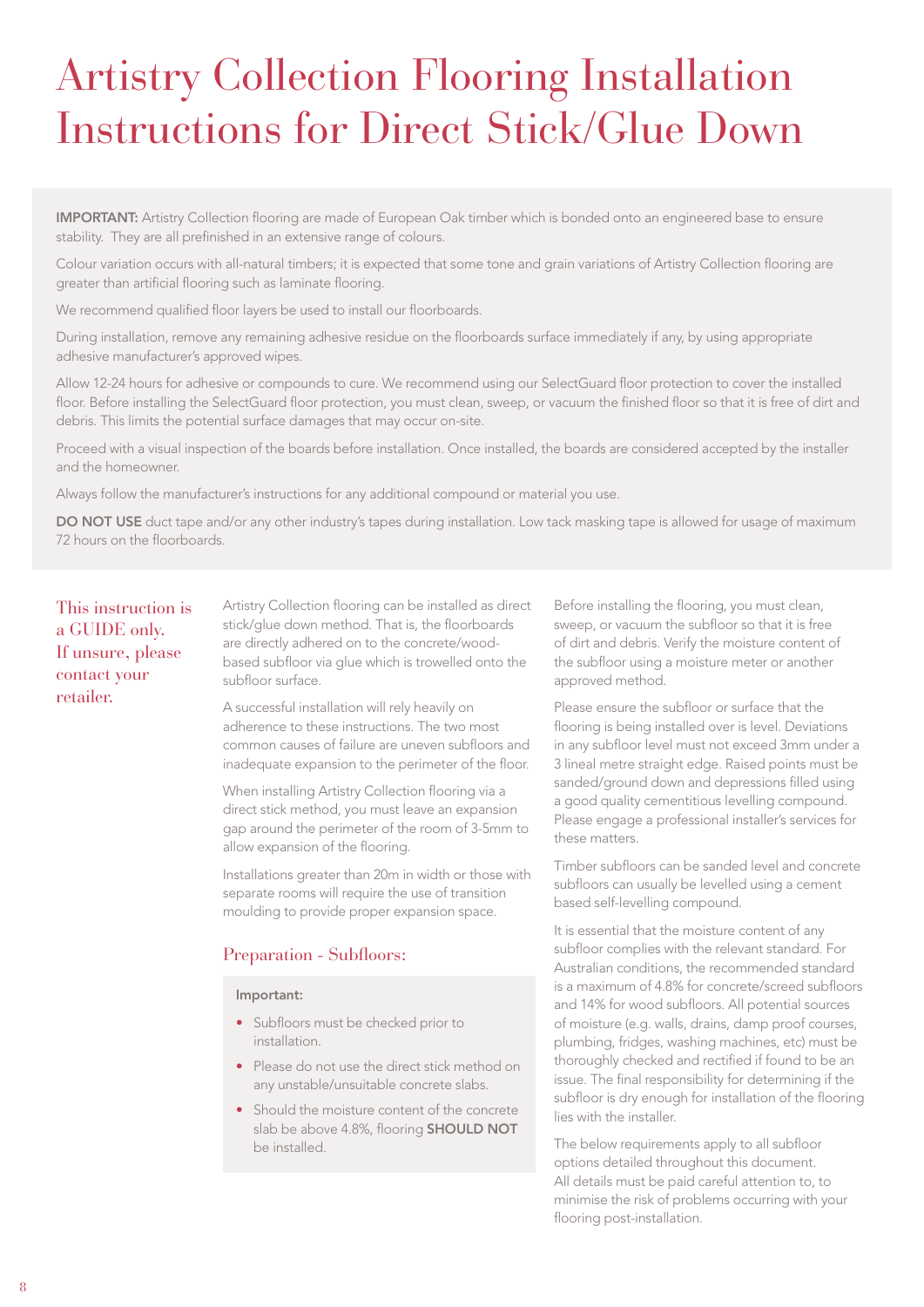- The flooring can be installed onto concrete/ screed subfloors and existing wood provided they are dimensionally stable.
- Ensure the subfloor is clean and free from all contaminants and loose material by vacuuming prior to installation.
- Existing concrete/screed bases' moisture content can be checked using a moisture meter, or alternatively sheets of polyethylene approximately 1m x 1m squared, taped onto the screed with a heavy weight placed on top for 24 hours. Presence of moisture in the screed will be confirmed if the screed is discoloured, or moisture is apparent on the underside of the polyethylene sheet. Your floor must not be fitted until the problem has been rectified. If installing on wood, the moisture vapour content of a wood subfloor must not exceed 14%.
- Flooring can be fixed directly onto preinstalled wood (particleboard, yellow tongue, or conventional hardwood) provided this subfloor meets all of the requirements detailed at the beginning of the 'Subfloors' section. If the subfloor is not flat and even, then you will need to overlay it with structural grade plywood (min 20mm thick). All existing floorcoverings must be securely fixed to the subfloor, to minimise the risk of squeaking. Where poor adhesion between the subfloor and existing boards, planks, or tiles exist - secure if possible. Otherwise, remove the existing floorcovering completely.
- On a wood subfloor, your new boards should be laid in a direction that is 90 degrees (perpendicular) to the direction of the boards below. If this is not possible, then plywood sheets (minimum depth 6mm) should be nailed, stapled, or screwed to cover the existing floor, allowing a 3-5mm perimeter gap (against walls) for expansion. The new floor can then be laid directly onto the plywood sheet.
- For a glue down installation onto a conventional strip timber, you will first have to lay a Masonite, particleboard, or yellow tongue underlay before the product. Once you have ensured that the subfloor is flat/even and provided the moisture content of the subfloor does not exceed the specified 14%, you may glue down underlay onto the Masonite.

#### Floor Installation

#### Getting Started:

- Moisture Barrier Membrane The levelled subfloor must be allowed to dry out completely before applying a suitable liquid Moisture **Barrier Membrane**. Comply with all instructions provided by the adhesive manufacturer.
- Inspect your Moisture Barrier Membrane to ensure it is dried and clean prior to beginning of installation and take moisture readings to ensure levels are correct.

#### Installing the First Three Rows:

- Begin your installation against a sound, straight wall (starting in the left corner and working right), it may be necessary to scribe the first row of boards to achieve correct alignment. Always begin the installation with the groove side of the plank facing the wall. Install the first 3 rows and allow time for the adhesive to cure before continuing with the installation in that section.
- Glue the boards down with a professional direct stick adhesive to the slab over the **Moisture** Barrier Membrane, using a 6mm 'V' notched trowel (or an adhesive manufacturer's specified). Spot weight across the floor and the weight of any hollow or drummy areas, to ensure floorboard and subfloor contact.
- When installing Artistry Collection flooring by directly sticking to the concrete slab with acoustic matting, the acoustic underlayment system is required in the multi-residential developments to reduce noise transfer. Over a prepared slab—see above subfloor preparation, the qualified acoustic matting will need to be applied to the slab with a professional direct stick adhesive using a 3mm 'V' notched trowel and allowed to dry according to the manufacturers' specifications. Glue the boards directly to the matting with a professional direct stick adhesive, also using a 6mm 'V' notched trowel (or an adhesive manufacturer's specified). Spot weight across the floor and the weight of any hollow or drummy areas, to make sure floorboards and subfloor bonded.

#### Continuing Installation:

Lay row 4 and the rest of floor by repeating the above instructions, make sure to stagger the end joints by greater than 450mm. Any small gaps present can be filled using an appropriate colour filler.

#### Removal of Glue Residue/Compounds:

- It is vital that all glue residues are removed immediately after laying each prefinished board.
- Make sure to use the professional wipes (or a solvent suitable) recommended by the adhesive manufacturer to remove the glue residues.
- Always test solvents first on an offcut to establish that the solvent does not affect the colour or finish.
- Use a damp cloth to wipe away any solvent residue during installation.
- Always follow the adhesive/compounds manufacturer's instructions.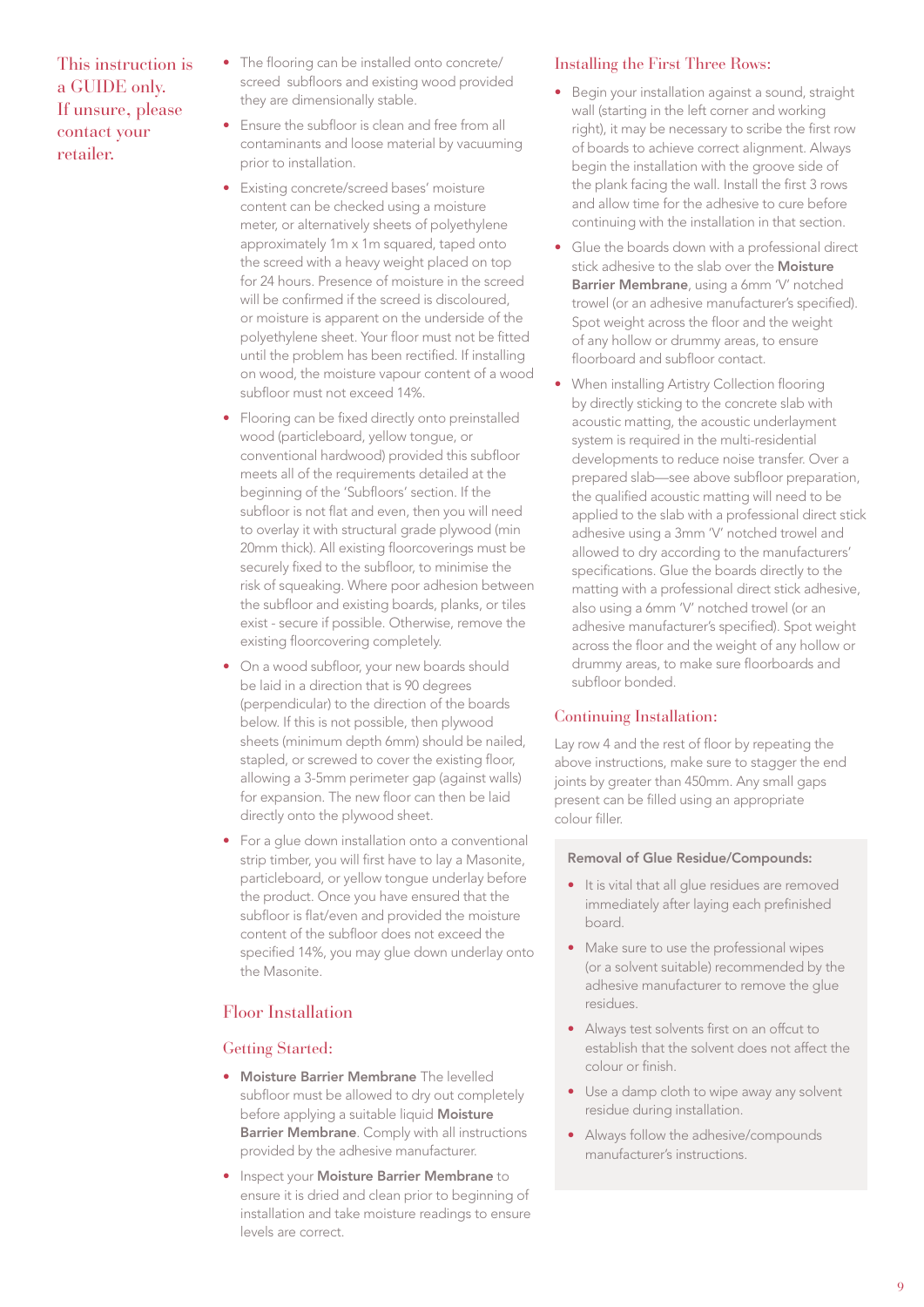#### Finishing:

- Any spacing wedges used can now be removed.
- The expansion gap around the perimeter of the floor can be covered by re-fitting the skirting boards either by nailing, screwing, or gluing directly to the perimeter walls.
- Never fix them directly to the installed floor. If the skirting boards were not removed for installation, you can cover the expansion gap using moulding trims that attach to the skirting with glue or panel pins.
- At doorways or where boards meet tiles or carpet, a door threshold strip should be used to protect the edges of the floor and provide a decorative transition from one-floor type to another.
- Any visible joints or gaps should be filled with a nonsilicone-base filler to match the colour of the timber.

After completing installation, visually inspect the finished floor to ensure that there are no glue residues or compounds left. Allow 12-24 hours for adhesive or compound to cure. We recommend using our SelectGuard floor protection to cover the installed floor. Before installing the SelectGuard floor protection, you must clean, sweep, or vacuum the finished floor so that it is free of dirt and debris. This limits the potential surface damages that may occur on-site.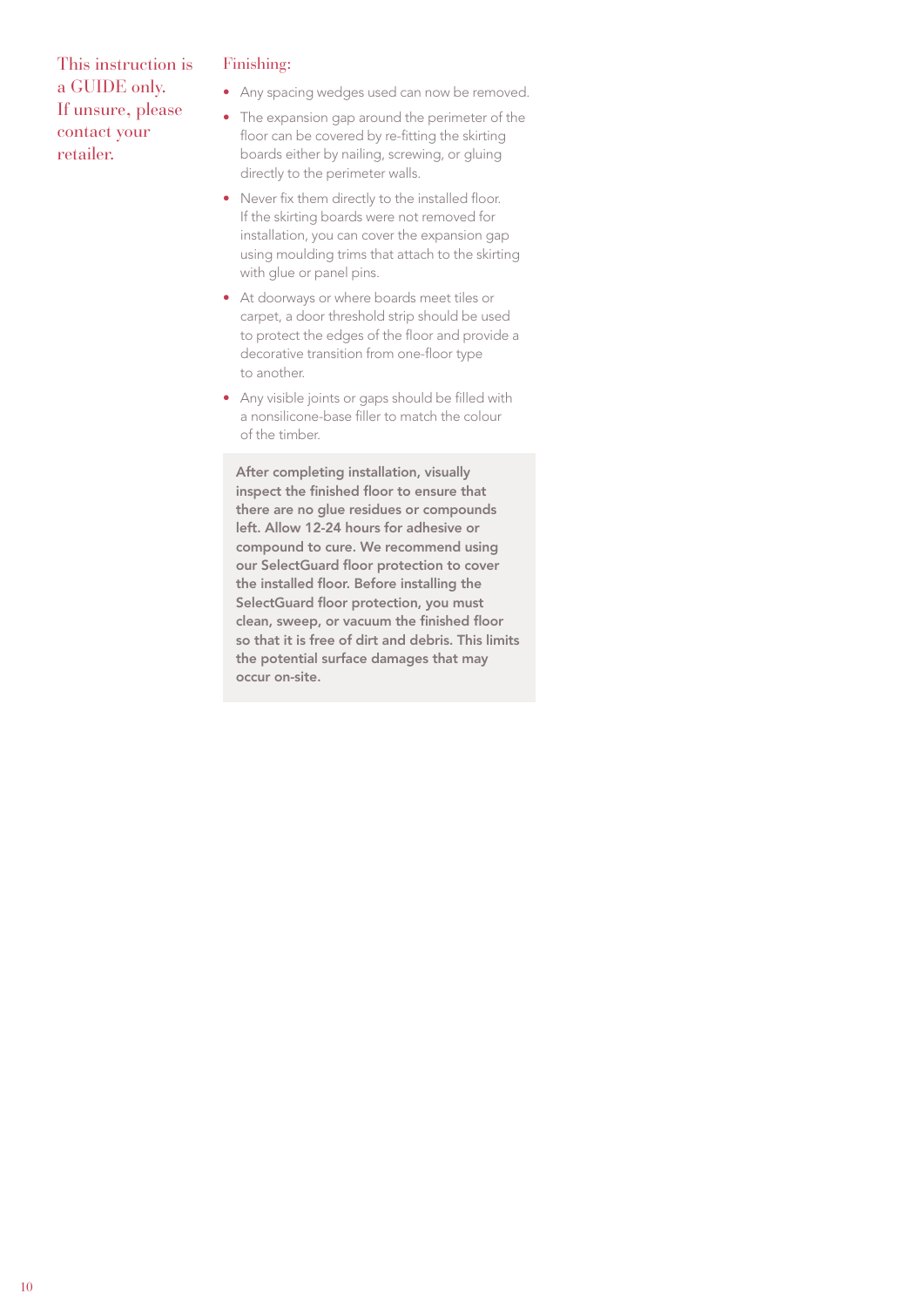Please always visit our website [www.asttimbers.com.au](http://www.asttimbers.com.au) for the most up-to date version of our installation instructions, warranty, technical data sheet and care & maintenance as it may have been revised and updated.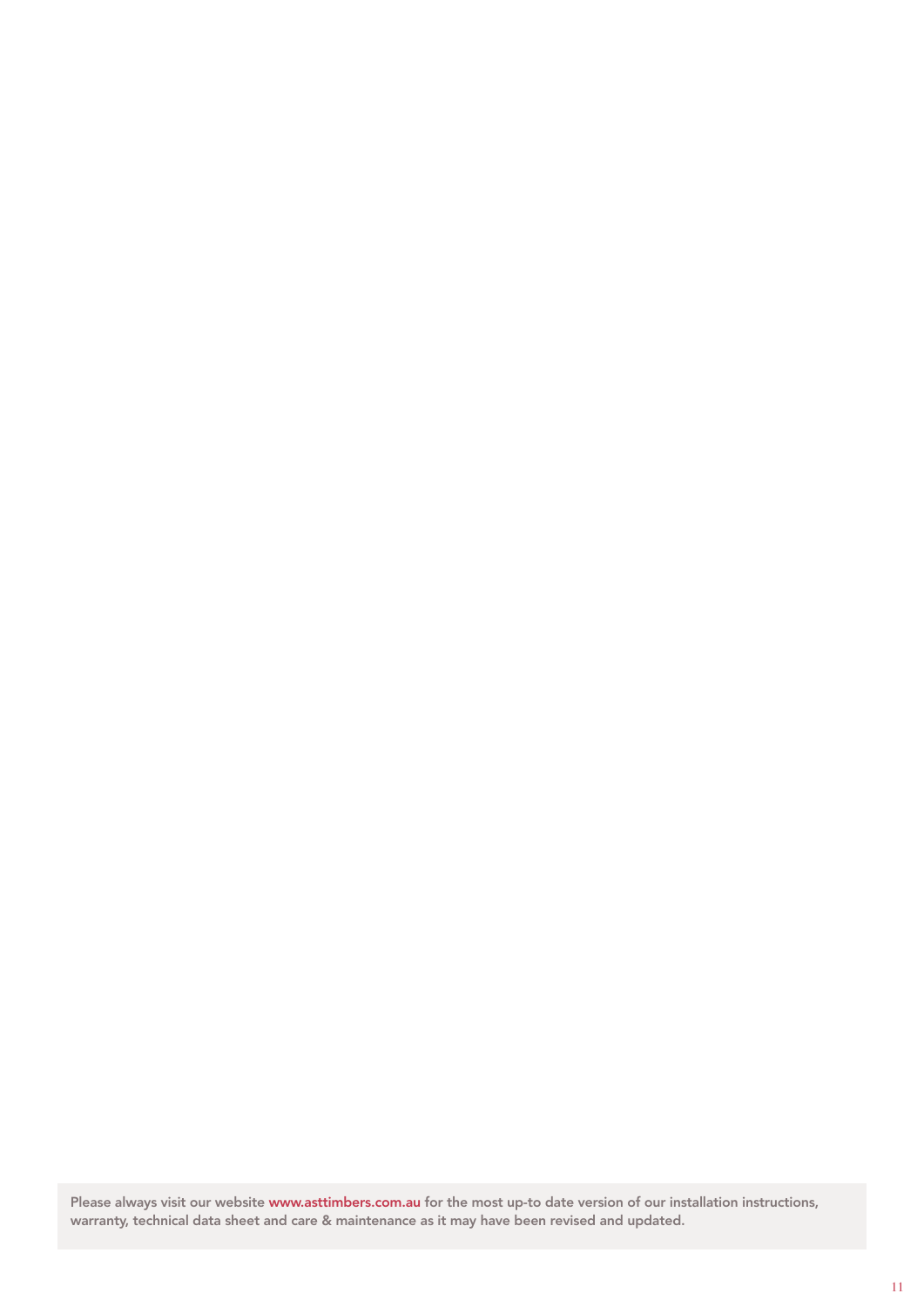## Care & Maintenance Instructions

#### Preventative Maintenance

- Installing good quality mats inside and outside of external doors to trap grit and remove moisture from shoes is a sensible precaution and will reduce the possibility of scratches.
- In high traffic areas, or areas where spillages may occur, the use of mats is recommended for added protection.
- All furniture should have felt pads fitted to the base of legs, or any other areas that come in to contact with the floor, to prevent scratches. On heavy furniture, felt backed castors can be used if required.
- Avoid using wheeled chairs (i.e. office furniture), or ensure that a large, good quality office mat is used to prevent indentations in the timber.
- Rubber-based items (e.g. the underside of some mats, castors under furniture, and rubber-tipped furniture feet) should not come into direct contact with the floor.
- Keep pet's nails trimmed to protect the floor from scratches.
- All timber reacts when exposed to direct sunlight, and this oxidisation may cause colour changes or fading. Curtains, blinds, or UVresistant films on windows must be used. Such precautions will help reduce exposure to direct sunlight and will protect the flooring. Furniture and rugs should be moved occasionally so that the effect of sunlight on the floor is uniform.
- Any liquids spilt on the floor must be wiped up immediately.
- Oils and fats can be highly penetrative to the surface of your floor causing irreversible staining in some instances. Spills of this nature must be carefully cleaned up immediately. The use of a small amount of non-citrus pH neutral mild dishwashing liquid in this circumstance is acceptable (DO NOT APPLY THIS CLEANING METHOD TO ANY WAX OIL FINISH FLOORS). Ensure the area is cleaned and dried immediately to prevent staining of the floor.
- Maintaining the temperature and humidity within a reasonably consistent range will keep the floor stable. As Artistry Collection flooring is a natural product, the humidity level in the home must be maintained at 45%-60% (relative humidity) year round, using humidifiers or dehumidifiers as necessary. Weather strips on all external doors can be installed to help maintain the environment within the building. They will also reduce extreme swings in temperature and moisture within the building.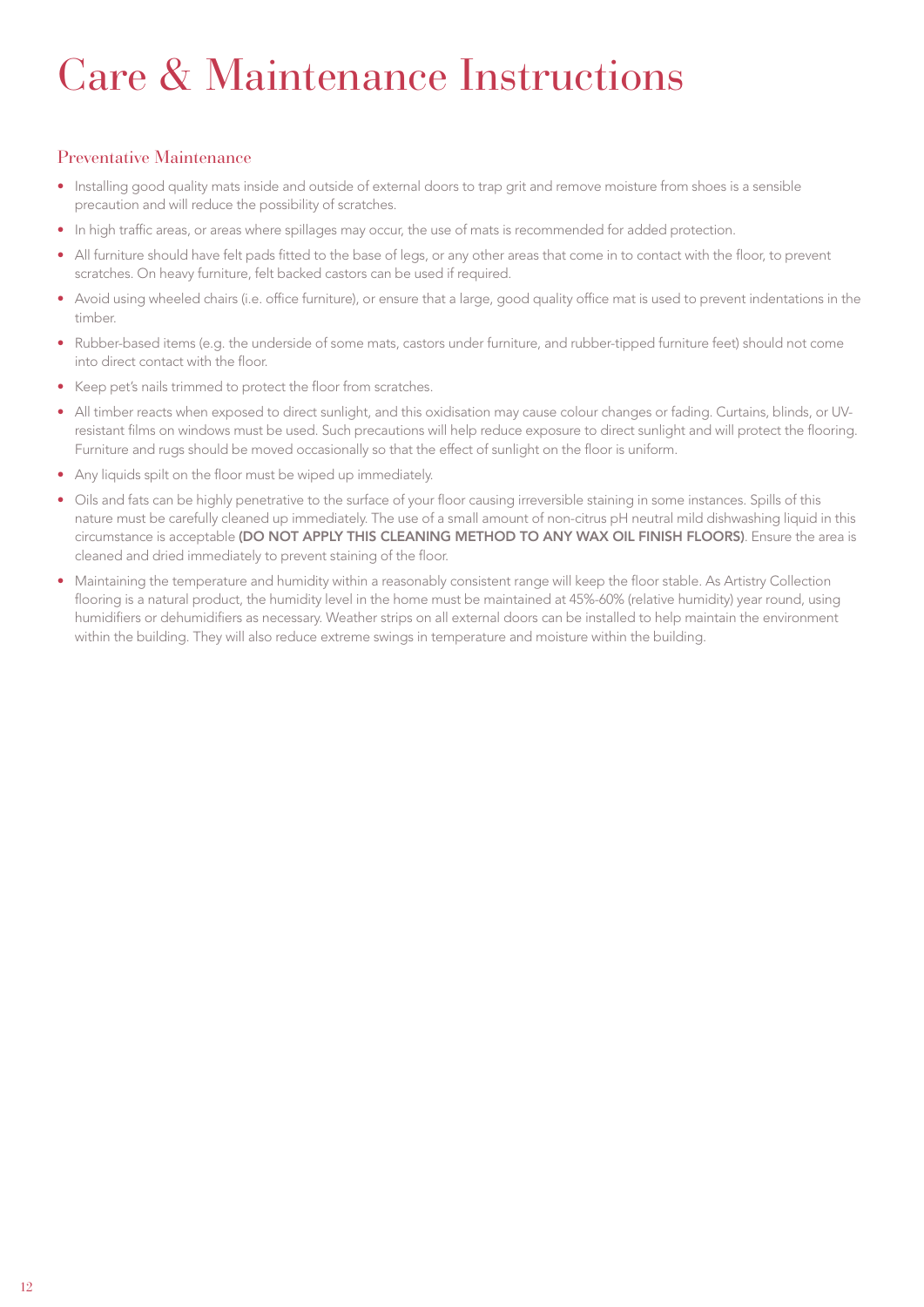#### General Cleaning

- NEVER USE STEAM MOPS TO CLEAN YOUR ARTISTRY COLLECTION FLOORS.
- NEVER USE WET & DRY ELECTRIC VACUUM CLEANERS TO CLEAN YOUR ARTISTRY COLLECTION FLOORS.

#### Daily Cleaning:

- Use our SelectCare+ Spray Mop and SelectCare+ Hard Floor Cleaner kit to clean the floor surface when required. This will remove stains, dirt, footprints, and any other marks that may be present.
- Dry cleaning of the floor should be carried out regularly to remove loose dirt, grit, and dust. Use our SelectCare+ Dust Cleaning Pad or a soft broom.
- If vacuum cleaning, the cleaning head must have a soft brush to avoid damage to the floor.
- After dry cleaning the floor, spray the surface sparingly with our SelectCare+ Hard Floor Cleaner and clean using the microfiber cleaning pad. Rinse the mop regularly in clean water and replace when dirty.
- If spills occur, they must be wiped up as quickly as possible. The use of a lightly damp or 'well wrung out' mop is appropriate for larger spills.
- DO NOT 'WET' mop the floor at any time, as excessive amounts of water may cause damage.
- Pull the mop back towards you and wipe lengthways across the floor, making zigzag movements across the floor.
- Make sure floor is wiped dry with a microfiber cloth and no moisture is left on the floor after cleaning.
- DO NOT USE scouring products and/or any wax or varnish coating on the floor.

#### Periodic Maintenance:

Our SelectCare+ Rejuvenator and RejuvenatorPlus can be used for periodic maintenance (approx. 6-12 months) of your Artistry Collection flooring. Please refer to our SelectCare+ product technical sheets for more information and user instructions.

#### Avoid the following

- Indentation from stilettos or spiked heels.
- Pulling or pushing furniture or other objects across the floor.
- Using abrasive cleaning materials, or harsh detergents/household cleaners on the floor. These cleaning methods/materials will harm the surface of the floor and may cause physical damage to the boards.
- Using solvents of any kind to clean the floor. Methylated Spirits, Turpentine, Bleach, Ammonia, Eucalyptus, Citrus and/or similar solutions will damage the floor surface.
- Exposure to direct sunlight through sliding doors and/or windows. Engineered timber flooring needs to be protected from direct sunlight by blinds or curtains. The surface temperature of the floor **SHOULD NEVER** exceed 55°C at any time.
- EXCESSIVE WATER SHOULD NOT BE USED.
- **STEAM MOPS AND WET & DRY VACUUM CLEANERS ARE NOT ALLOWED** for Engineered timber flooring under any circumstances.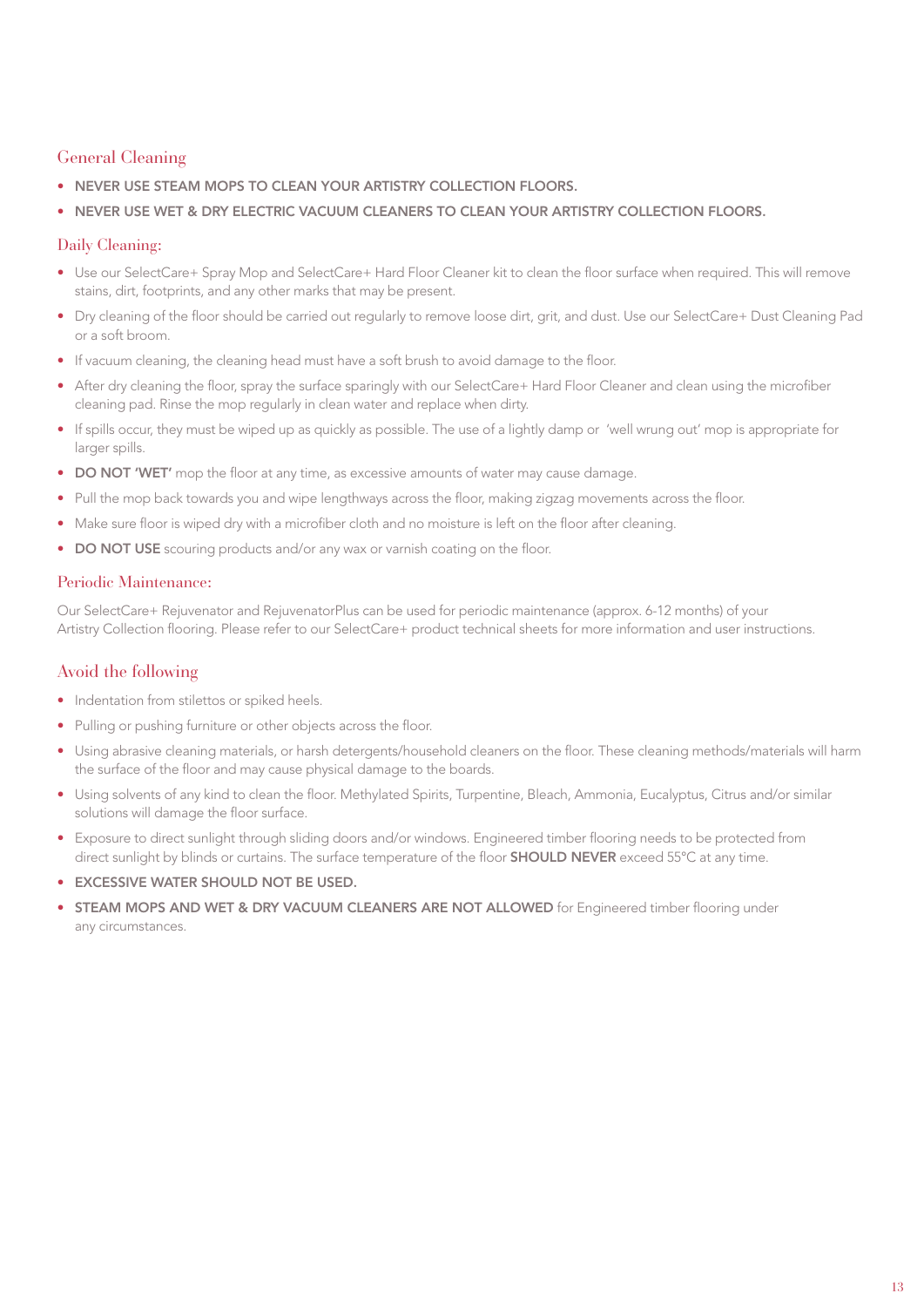## Artistry Collection Warranty

Artistry Collection flooring comes with a lifetime structural warranty, 20 Year Residential Wear Warranty and 10 Year Commercial Wear Warranty from the date of purchase. The original purchaser is covered by this warranty and may not be assigned or transferred.

These warranties, which begin from the date of purchase, apply to products used in dry residential applications.

Installation is installed in strict accordance with current written installation instructions.

Wet Areas are not suitable for installation in bathrooms, saunas, laundries, or any other areas in which high levels of steam and moisture are present.

Artistry Collection's Care and Maintenance Guidelines must be adhered to.

Non-Assignment the warranty is limited to the original purchaser and may not be assigned or transferred.

#### Lifetime Structural Warranty

Artistry Collection flooring provides with a Limited Lifetime Structural Warranty to cover the performance and appearance of the plank from structural defects, delamination, cracking, warping, twisting, splitting and geometry that would affect the planks assembly and in-service performance. Artistry Collection flooring installation instructions must be followed strictly when installing your floors and the manufacturer's care & maintenance guidelines should be followed at all times after your floor is installed.

All installation instructions can be found inside each pack of Artistry Collection flooring and the manufacturer's care & maintenance guidelines can be obtained by contacting your local retailer or on our website www.asttimbers.com.au. Please make sure you fully understand the manufacturer's care & maintenance guidelines before commencing any cleaning and maintenance schedules.

**IMPORTANT:** The floorboards must be inspected prior to use and any planks deemed<br>not fit for service, **SHOULD NOT** be installed and will not be covered by warranty provisions.

Due to the variable climate conditions within Australia, planks may display slight bow or twist once removed from the cartons. This is not considered a structural defect unless the plank cannot be assembled after an adequate period of acclimatisation. (Note: planks should not be unpacked overnight and or left loose prior to install).

Grading programmes provide for patching and filling of natural characteristics with appropriate filler, this forms an acceptable look for the natural planks.

After installation certain cupping and gapping issues could be considered site related installation or performance issues and may not be covered by the warranty and other consumer related product purchase laws.

#### 20 Year Residential & 10 Year Commercial Wear Warranty

Artistry Collection flooring provides for a 20 Year Limited Residential and 10 Year Limited Commercial Wear Warranty. From the date of purchase, the manufacturer warrants to the original purchaser only, that under normal domestic conditions of use, the surface will not wear through during the period warranted.

With proper maintenance, the goods will perform under normal household conditions. Scratches, dents, reduction of gloss (appearance reduction), damage caused by negligence, urine, animals, or high-heeled shoes are not considered as a defect and therefore are not covered by this warranty.

All furniture requires felt to be adhered to the underneath to protect the surface of your floor. From time to time this will need to be maintained and checked for wear.

PLEASE NOTE: All warranty claims must be lodged by contacting the retailer from the where the flooring was purchased within 30 days of the problem being noticed along with proof of purchase (date), identity of the wholesaler or retailer, and the location of installation.

All assessment and final approval for replacement or rectification work that may need to occur for faulty planks or floor installation must be formally inspected and approved by the supplier prior to any repair activities.

#### Artistry Collection flooring 10 Year Commercial Wear Warranty does not apply to:

- All industrial food areas, such as, but not limited to, intensively frequented restaurants and cafeterias, pubs, dance halls.
- All institutional applications, such as, but not limited to hospitals and government buildings.
- Heavy commercial areas, such as, but not limited to airports, lobbies, schools, and barber shops.
- Other areas that have heavy traffic and immediate access to street traffic.

#### Acceptable Quality and User Guidelines

Artistry Collection flooring is designed for internal use including floors, walls, ceilings and should not be used externally. Artistry Collection flooring should be installed in a "timber flooring friendly environment" in which the area is occupied, protected from direct heat and sunlight and where heating and cooling systems are in place and used to control the internal temperatures and humidity. Maintain the internal environment relative humidity level between 45-60% year round, using humidifiers or dehumidifiers as necessary.

Artistry Collection flooring **SHOULD NOT** be installed in wet areas including bathrooms, toilets, and any areas or rooms where a floor waste (water drain) is present or required. Residential kitchens are not considered to be wet areas. In areas where spills may occur often such as kitchens and living areas, ensure spills are wiped up and dried as soon as possible to avoid moisture ingress and possible plank deformity.

#### Major Failure

Timber flooring is a natural product and as such is affected by changes to its environment, which can cause gaps, surface checking, cracks, and minor surface blemishes. Care should be taken to prevent surface coating chips, scratches and dents as outlined in our care and maintenance guidelines.

The use of black fill is part of the manufacturing process and is not considered as a defect. Natural colour variation and changes due to oxidisation will occur. Please note the above mentioned are all-natural characteristics of timber and are not considered to be a major failure.

#### Australian Consumer Law

Our goods come with guarantees that cannot be excluded under the current Australian Consumer Law. You are entitled to a replacement or refund for a major failure and compensation for any other reasonably foreseeable loss or damage. You are also entitled to have the goods repaired or replaced if goods fail to be of acceptable quality and the failure does not amount to a major failure.

#### Warranty Exclusions

- The manufacturer for the purpose of this warranty will be referred to as 'the supplier'. Breach of Warranty Conditions - any breach of warranty conditions will void the warranty.
- Directly associated with improper installation or care and maintenance will void the warranty. Artistry Collection flooring must be installed in strict accordance with the manufacturer's current written installation instructions. In addition, the Artistry Collection flooring care and maintenance guidelines must be adhered to.
- Any damages incurred by direct exposure to excessive heat and/or sunlight.
- Scratches, stains, or indentations of any type are also not covered by this warranty.
- Boards that are visibly faulty or deemed visually or structurally inappropriate prior to installation should not be installed and are therefore also not covered by this warranty.
- Surface coating damage caused by using duct tape, masking tape and/or other industry tanes
- Damage, intentional or accidental, caused by water, abuse, misuse, stiletto heels, dragged objects, heavy furniture, sand, stones, castor wheels, dropped items, etc.
- Direct or indirect result of incorrect use of heating and cooling systems will not be covered by this warranty. Please note subfloor heating needs to be operated as per manufacturers guidelines. Always consult with the manufacturer to better understand operating methods.
- Direct or indirect result of moisture ingress and heat damage along with the incorrect use of cleaning will not be covered by this warranty. **STEAM MOPS AND WET & DRY** VACUUM CLEANERS ARE NOT ALLOWED FOR TIMBER FLOORING UNDER ANY CIRCUMSTANCES.
- Artistry Collection flooring is made of European Oak. As a natural product, colour variation will occur from batch to batch and between samples and the actual stock delivered and installed. Samples displayed or provided are indicative only and within normal industry standards and no warranty is given that such samples will match the floor installed. Other variations will naturally occur such as small knots and grain variation. These variations normally present in Artistry Collection flooring and are not considered defects and will not form the basis of any claims under the warranty
- Wear that may be directly associated with water or liquid damage from any source, moisture ingress from any source into the floorboards.
- The instance of surface checking (fine surface splits), gloss variation between boards, colour variation between boards or natural features including gum veins, knots, insect trails, etc are considered a natural part of timber flooring and are therefore excluded from this warranty.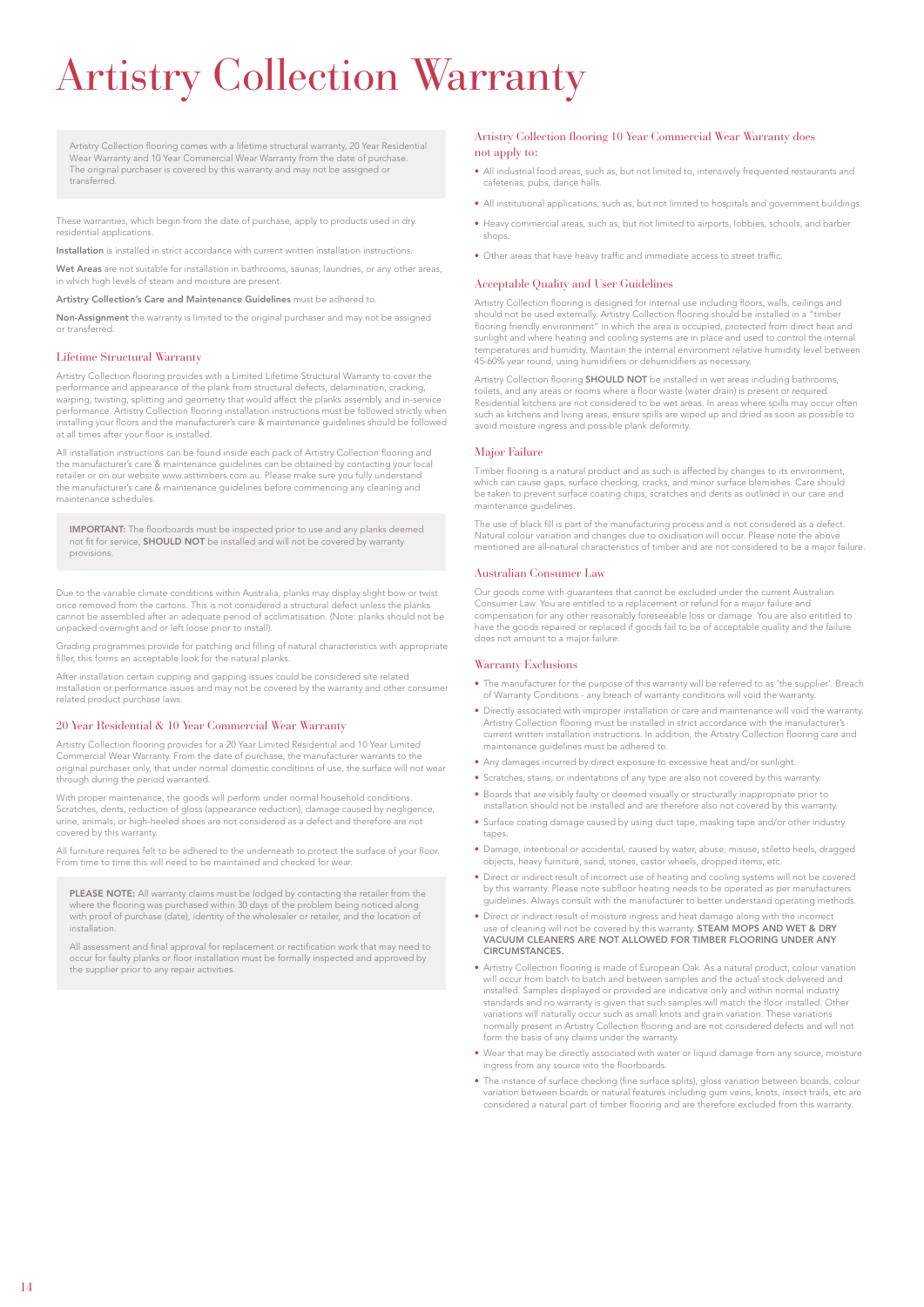- Floor performance issues that may arise as a direct or indirect result of moisture ingress along with the incorrect use of heating and cooling systems will not be covered by warranty provisions. Please note Evaporative cooling systems need to be operated as per the manufacturers guidelines. Please consult with the manufacturer to better understand operating methods.
- Extreme Conditions: As Oak is a natural product, the humidity level in the home must be in the 45%-60% range throughout the year, using humidifiers or dehumidifiers as appropriate.
- Labour charges associated with any rectification work may apply. In some cases, reasonable labour costs may be considered, at the sole discretion of the distributor's authorised representative.
- Misuse of the warranty does not extend to damage caused by moisture penetration through the subfloor, other flooding, leaking, plumbing, overflowing, hydrostatic pressure, or any other water damage.
- Alterations where floor or subflooring has been altered, repaired, resurfaced, or replaced, no warranty will apply except to the extent implied by law.
- Insect Infestation: The supplier warrants that it sells Oak flooring free of insect infestation, this warranty does not cover any insect infestation occurring after the product has been sold.
- Any costs associated with any rectification work required other than the supply of new flooring and scotia beading if necessary. Re-painting, removal of fixtures or furniture, accommodation and any other cost is specifically excluded from this warranty.

Please always visit our website [www.asttimbers.com.au](http://www.asttimbers.com.au) for the most up-to date version of our installation instructions, warranty, technical data sheet and care & maintenance as it may have been revised and updated.